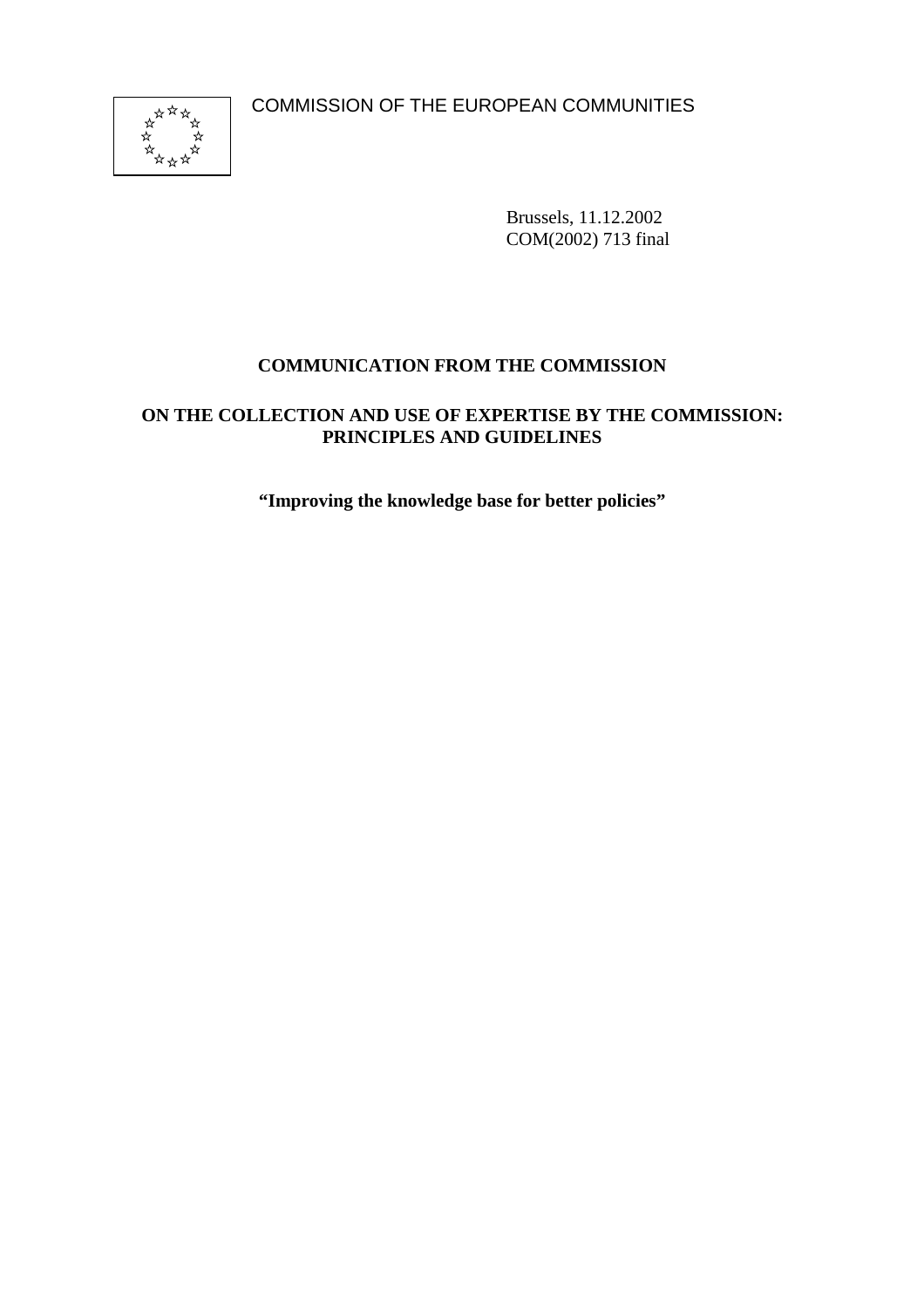### **COMMUNICATION FROM THE COMMISSION**

# **ON THE COLLECTION AND USE OF EXPERTISE BY THE COMMISSION: PRINCIPLES AND GUIDELINES**

#### **"Improving the knowledge base for better policies"**

#### *Summary*

*This Communication seeks to encapsulate and promote good practices related to the collection and use of expertise at all stages of Commission policy-making. It responds to a commitment made in the White paper on European Governance<sup>1</sup> , reiterated in the Science and Society Action Plan.<sup>2</sup> The first objective is to help Commission departments mobilise and exploit the most appropriate expertise, with a view to establishing a sound knowledge base for better policies. The second objective is to uphold the Commission's determination that the process of collecting and using expert advice should be credible.*

*There are three components. The core principles of quality, openness and effectiveness should underpin all activities of the Commission in this domain. The set of guidelines should be used to help departments implement the principles. Finally, a series of practical questions should help departments design methods for collecting and using expert advice appropriate to the circumstances of specific cases.*

*The implementation of the principles and guidelines should be seen as an evolutionary process. A system for monitoring and review will therefore be needed to help improve methods on a continuous basis, and to judge how far objectives are being met.*

 $\frac{1}{2}$  COM(2001)428<br>COM(2001)714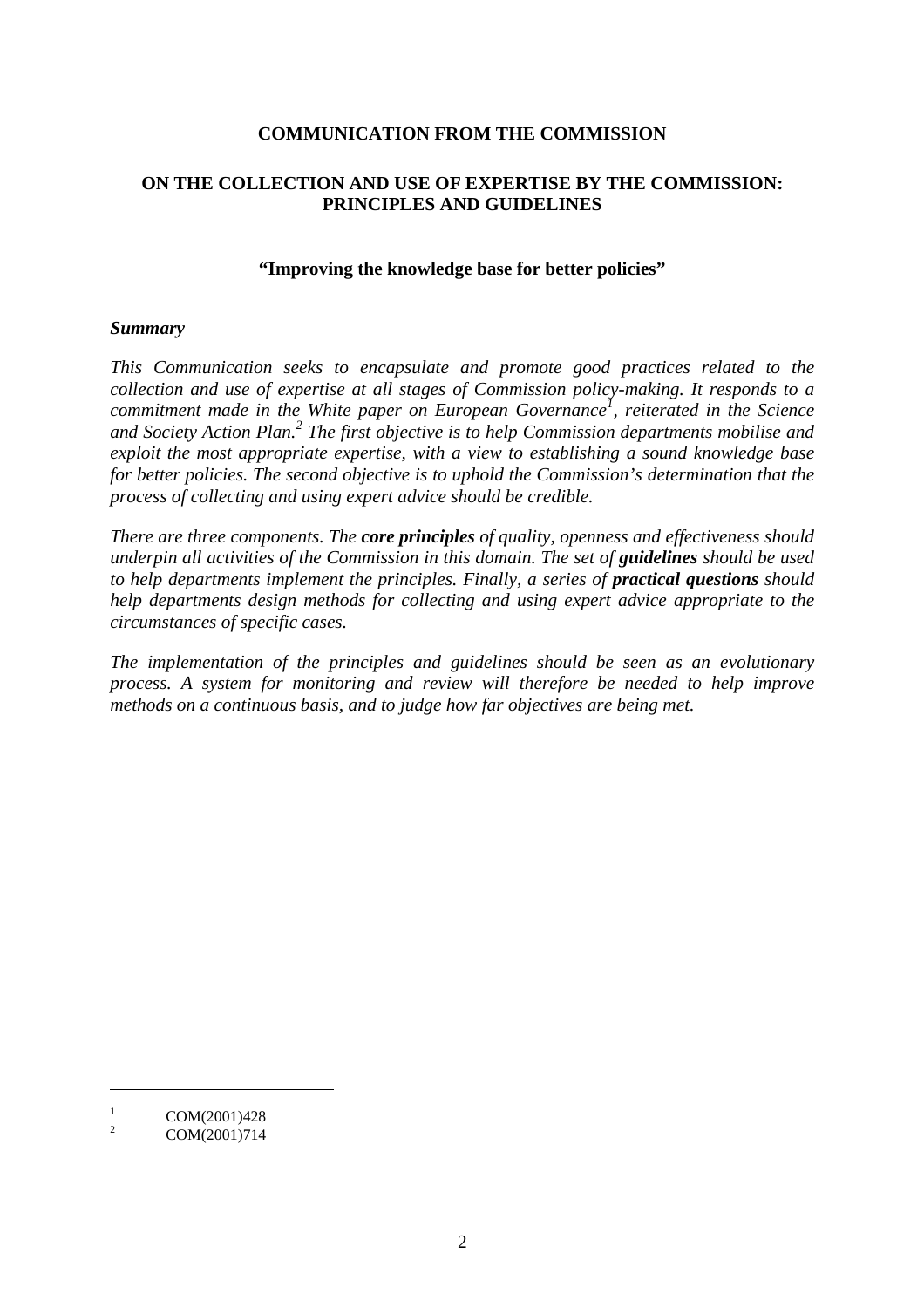# **1. INTRODUCTION**

# **Background**

 $\overline{a}$ 

Expertise forms an integral part of a dynamic knowledge-based society. Specialist know-how and skills help create new opportunities that can boost competitiveness and enhance our quality of life.

It is the task of policy-makers to set up a regulatory environment in which these opportunities can be exploited in a sustainable manner for the common good. As a condition for success, it is crucial that policy choices are based and updated on the best available knowledge. This requires access to the right expertise at the right time.

The European Commission, with its pivotal role in proposing and overseeing the execution of European policies, maintains a high level of in-house expertise, but also frequently calls on external experts.

Sometimes these experts are asked to perform "classical" scientific assessments,<sup>3</sup> rooted in the natural or social sciences. This is often a rather straightforward process in which the questions to be addressed, the evidence considered and the interpretations made are all largely uncontroversial.

On other occasions, however, these aspects are highly controversial. Recent history - from BSE to GMOs - has shown that difficult policy decisions must sometimes be made on contentious issues in the face of significant uncertainty. Scientific expertise is then as much about stating what is unknown, or uncertain with differing degrees of probability, as about setting out commonly agreed and accepted views. The Commission might be confronted by a panoply of conflicting expert opinions, coming variously from within the academic world, from those with practical knowledge, and from those with direct stakes in the policy issue. These opinions may be based on quite different starting assumptions, and quite different objectives. They may also link to issues that go beyond what is commonly regarded as 'scientific'.

Furthermore, no matter what seems to be the 'right' decision for those involved in the advisory process, it is essential that interested parties<sup>4</sup> and the public at large are themselves convinced that decisions are sound.

Increasingly, then, the interplay between policy-makers, experts, interested parties and the public at large is a crucial part of policy-making, and attention has to be focused not just on *policy outcome* but also on the *process* followed*.*

These issues were addressed by the Commission in its White Paper on European Governance, adopted in July 2001. In this, it was observed that:

<sup>&</sup>lt;sup>3</sup> A 'scientific assessment' implies recourse to methods and knowledge – no matter how uncertain - based

on rigorous methods for testing hypothetical explanations of natural or social facts and systems.<br>An 'interested party' is an individual or group that is concerned or stands to be affected - directly or indirectly - by the outcome of a policy process; or represents the general interest of groups concerned by such an outcome, within and outside the EU.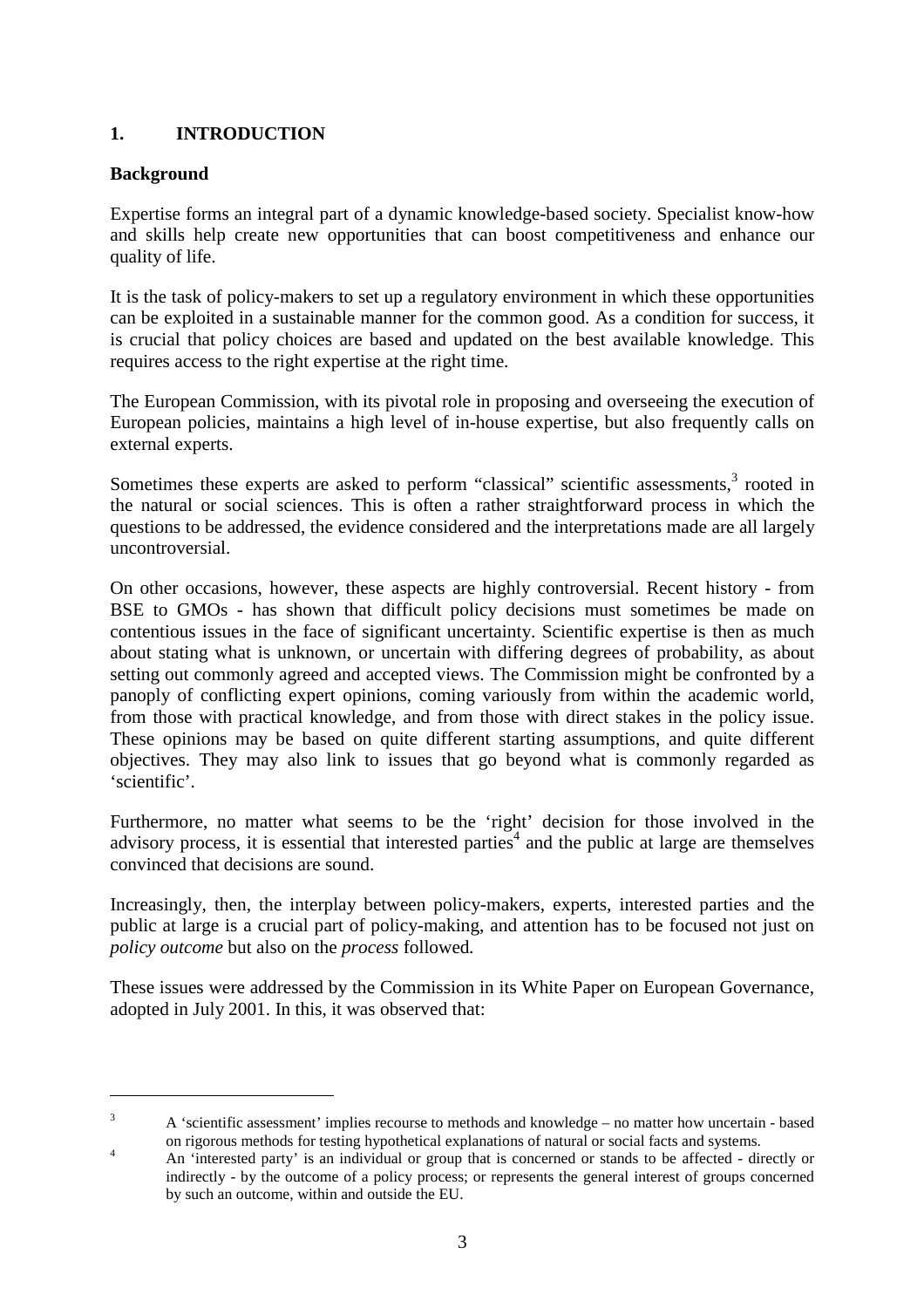*'It is often unclear who is actually deciding - experts or those with political authority. At the same time, a better-informed public increasingly questions the content and independence of the expert advice that is given. These issues become more acute whenever the Union is required to apply the precautionary principle and play its role in risk assessment and risk management.'*

The European Community has, of course, already done much to address past difficulties, particularly by revamping the system of scientific committees in the areas of food safety and consumer protection in 1997. More recently, the Community has taken this further by establishing the European Food Safety Authority (EFSA).

Nevertheless, the Commission believes that it is now time to further consolidate lessons learned from the past. The White Paper accordingly went on to announce that it would publish:

*'…guidelines on collection and use of expert advice in the Commission to provide for the accountability, plurality and integrity of the expertise used. This should include the publication of the advice given. Over time these guidelines could form the basis for a common approach for all Institutions and Member States.'*

This commitment was reiterated in the Commission's Science and Society Action Plan, published in December 2001.

This communication responds to that commitment. The first objective is to help Commission departments<sup>5</sup> mobilise and exploit the most appropriate expertise, with a view to establishing a sound knowledge base for better policies. The second objective is to uphold the Commission's determination that the process of collecting and using expert advice should be credible.

As such, this communication will contribute to the objectives of the Commission's Better Regulation Action Plan.<sup>6</sup> In particular, it complements:

- the general principles and minimum standards for consultation of interested parties, $\frac{7}{1}$ which will govern the way the Commission conducts public consultations. To the extent that interested parties and the public at large may need to interact with experts, and may indeed be themselves sources of expertise, there will be a careful articulation between those minimum standards and these guidelines;
- the plans to systematically assess the impact of policy initiatives from inception to completion - by carrying out a thorough analysis of possible economic, social and environmental impacts, as well as an analysis of various regulatory options. Impact assessment may entail recourse to expertise $\frac{8}{3}$  and help ensure that future policies are based on the best evidence available.

<sup>&</sup>lt;sup>5</sup> 'Department' refers to any administrative entity within the European Commission (e.g. units, directorates, specialised services, DGs) that may be responsible for seeking or using expertise.<br>
COM(2002)275 and COM(2002)278<br>
COM(2002) 704

<sup>8</sup> COM (2002)276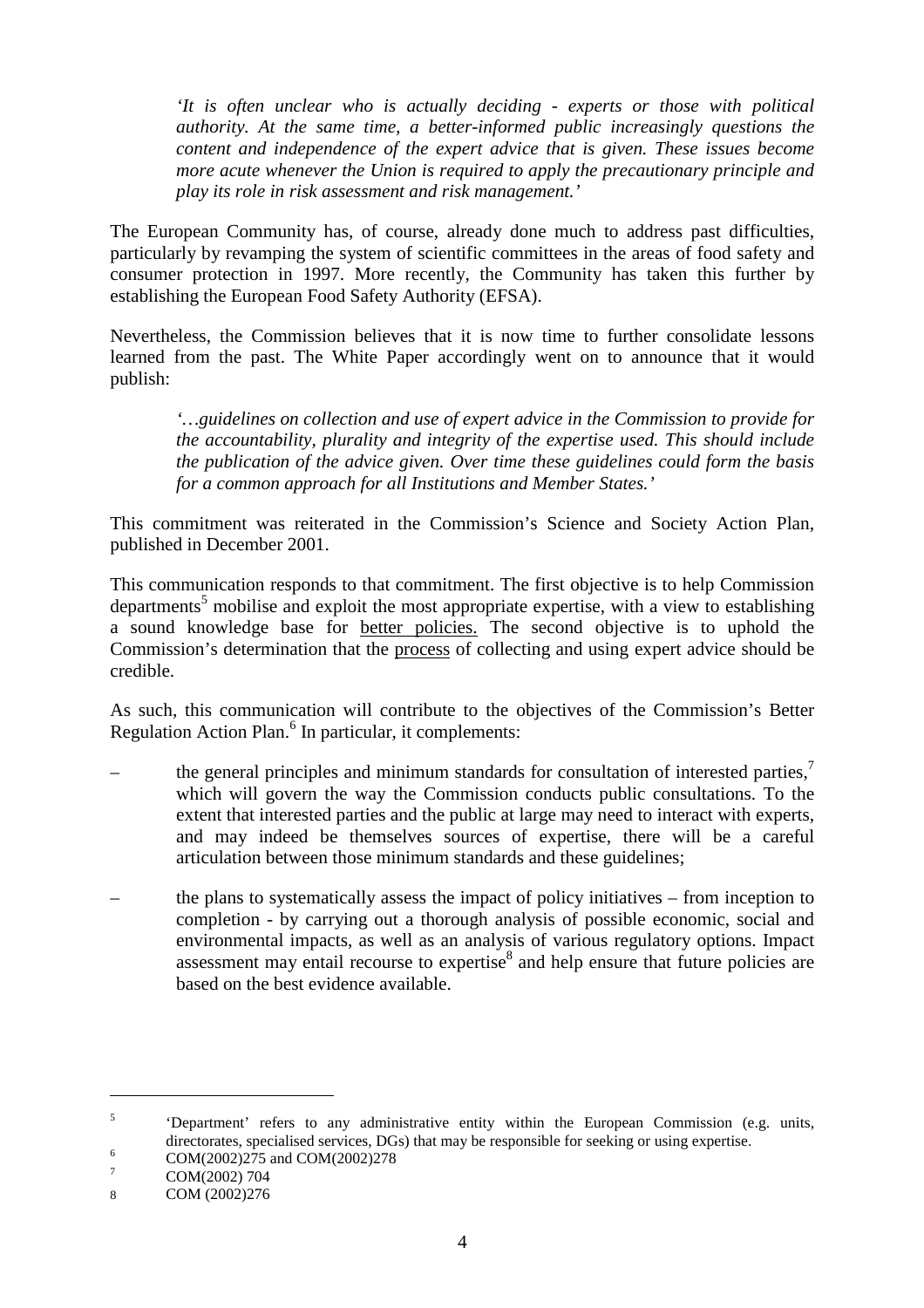At the same time, the Community is taking steps to boost European investment in research, with the aim of approaching  $3\%$  of GDP by  $2010$ . This will have an important effect on stimulating and maintaining a high level of scientific expertise, particularly in frontier technologies.

<sup>&</sup>lt;sup>9</sup> Conclusions of Barcelona European Council, 15-16 March 2002, and Commission's initial response, COM(2002)499, 11 September 2002.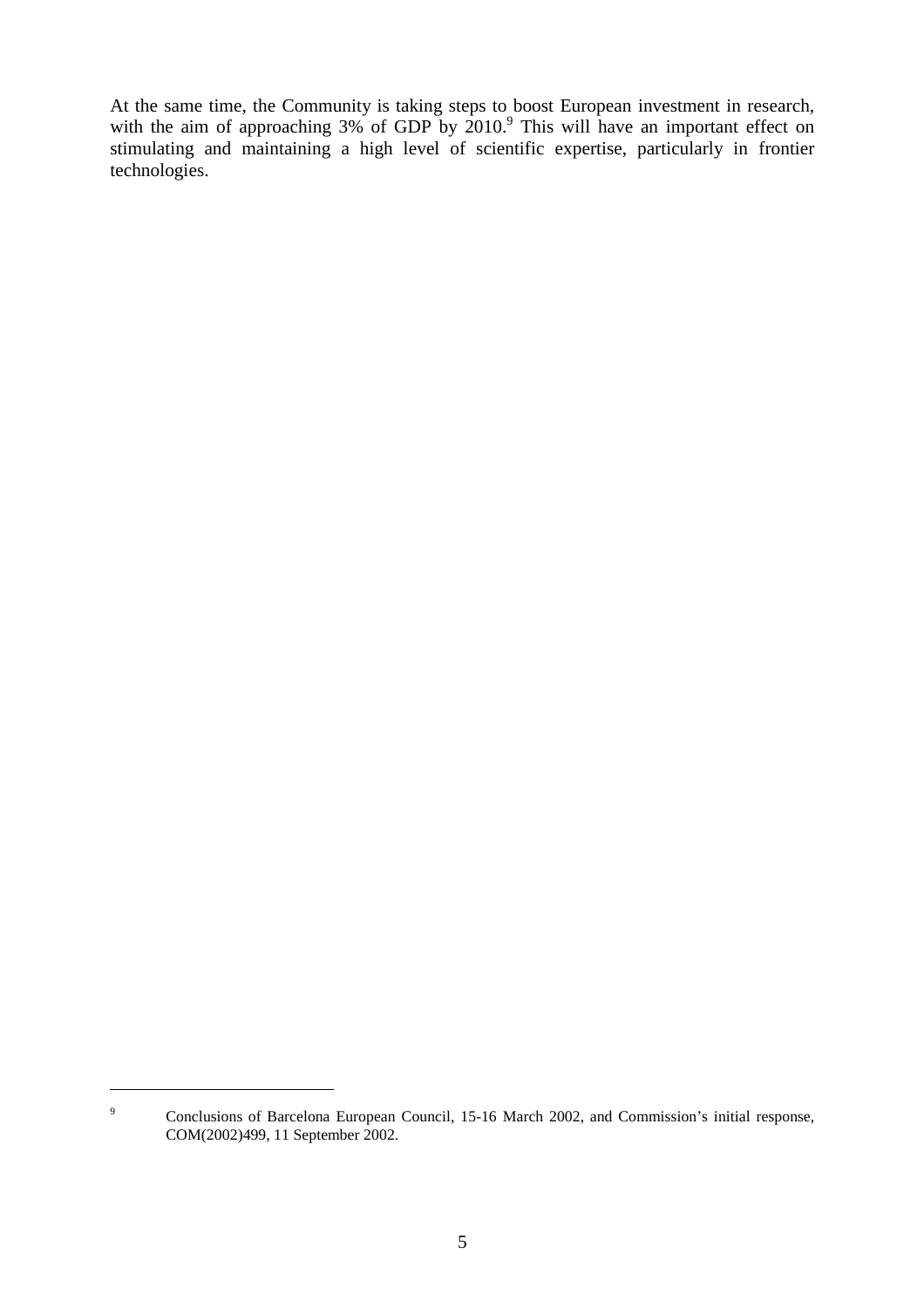## **Current Practices**

The European Union is constantly faced with policy questions that hinge to some extent on assessments embracing the natural or social sciences.

Whilst the Treaty establishing the European Community recognises the importance of facts and data in relation to health and safety, environment and consumer protection (Articles 95(3) and  $174(3)$  of the TEC)<sup>10</sup>, in reality, expert assessments underpin an enormous range of issues. Examples include setting targets for air quality, authorising cosmetic products, establishing automobile safety standards, determining sustainable fish catches, developing strategies to tackle unemployment, and designing European research programmes. Issues increasingly cut across disciplines and responsibilities, requiring the Commission to seek out and integrate knowledge from difference sources. Similar needs may flow from the EC's adherence to international agreements.

Expertise may take many forms, including both scientific knowledge and that derived from practical experience. It may also relate to specific national or regional situations. Expertise may be brought to bear at any stage in the policy-making cycle, although different forms of expertise may be needed at different stages. Sometimes experts and representatives of interested parties are brought together in single groups. Sometimes they interact by way of workshops or other deliberative mechanisms. In addition, complementary expertise may be gathered during open consultations such as the publication of green and white papers.

Acting at the European level introduces additional challenges. European approaches must accommodate the diversity of national situations. Questions of comparison, harmonisation, validation and interoperability are often key elements in the policy process.

Under the Commission's approach to the precautionary principle,  $\frac{11}{11}$  there is also a continuing need for the provision of expertise so that policies can be updated in the light of scientific and technical developments permitting a fuller risk assessment.

The measures set out in this communication must operate within the diversity of circumstances faced by the Commission. They should not be seen as imposing a 'one-sizefits-all' set of rules. Rather, they set out principles, guidelines and practical questions that encapsulate and promote good practices, helping to establish a more coherent approach across the directorates-general of the Commission within the context of existing legislation. By encouraging a pooling of effort, and by laying the groundwork for better policies, the application of the guidelines should result in a net saving of resources over the medium to long term.

<sup>&</sup>lt;sup>10</sup> Issues related to ionising radiation and the disposal of radioactive waste are also covered by the EURATOM treaty (articles 31 and 37).<br>
COM(2000)1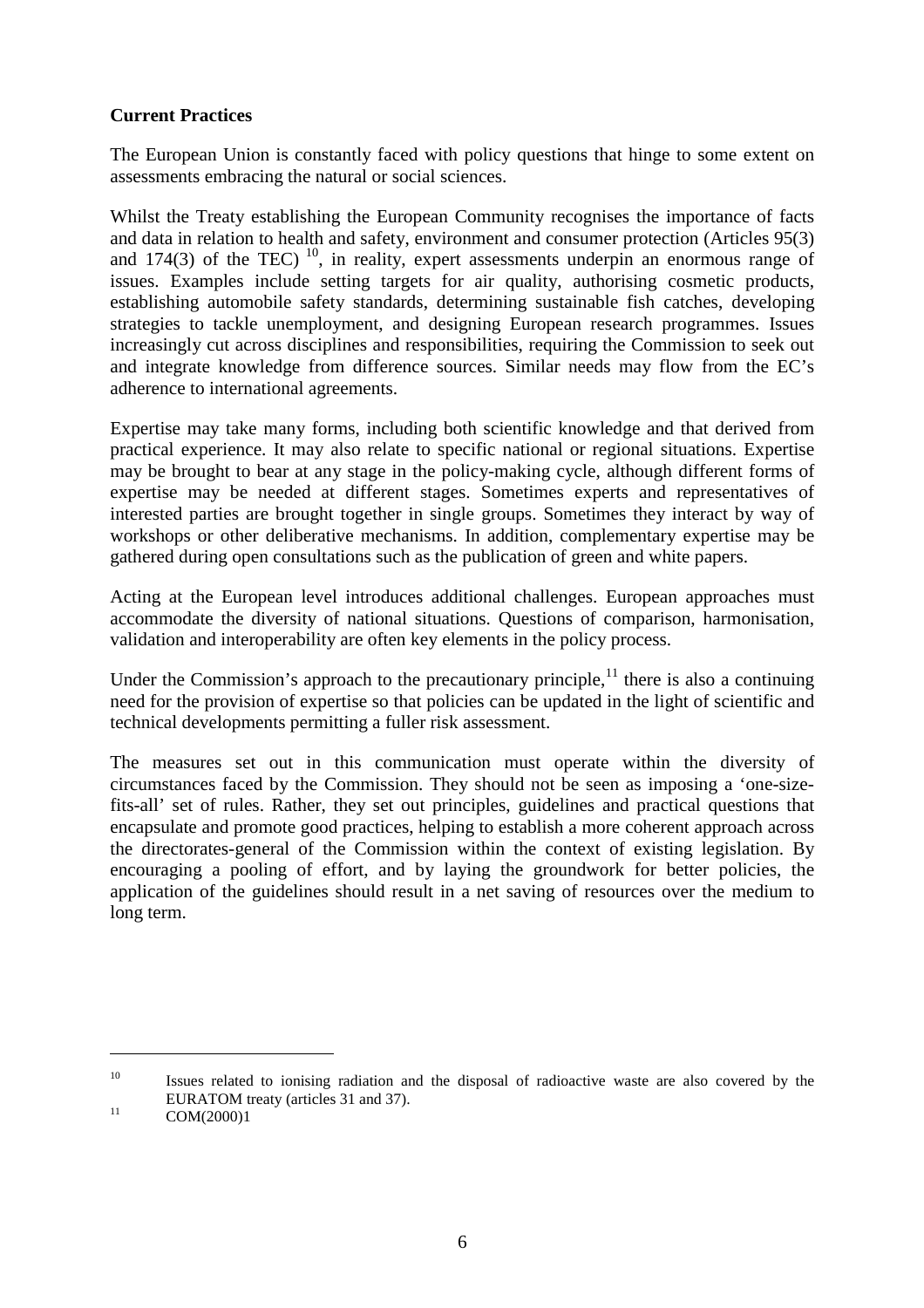# **2. WHEN DO THE CORE PRINCIPLES AND GUIDELINES APPLY?**

The core principles and guidelines apply whenever Commission departments collect and use advice of experts coming from outside the responsible department.

The principles and guidelines thus cover the collection of advice though *ad hoc* and permanent expert groups; external consultants (individuals, groups or companies, possibly using study contracts); and instances when these mechanisms are used in conjunction with inhouse expertise (residing in Commission departments and in the Joint Research Centre).

As far as appropriate, the delivery of advice from one Commission department to another should be done in a manner consistent with the principles and guidelines, particularly when such advice would form a major input to a sensitive policy question. Advice received from EU agencies (e.g. European Environment Agency, European Food Safety Authority) should, where appropriate, be used in a manner consistent with the principles and guidelines.

The principles and guidelines are relevant to the involvement of expertise at all stages in the policy-making cycle, embracing the initial identification of the need for a policy action or response (including foresight exercises); shaping policy options (including impact assessment); policy proposal; policy implementation; and policy monitoring and review.

The principles and guidelines are not legally binding. Nor do they apply to the formal stages of decision-making as prescribed in the Treaty and in other Community legislation. Therefore, both formal legislative procedures and the formal exercise of the Commission's implementing powers with the assistance of 'comitology' committees<sup>12</sup> are excluded.

The Commission's minimum standards on public consultation (mentioned in section 1) apply in consultations of the public at large, and also when the Commission seeks the views of civil society groups and other interested parties because of the constituencies they represent, rather than because of the expertise they possess. Whenever there may be doubts as to whether the minimum standards on consultation or the guidelines on expertise apply, the Commission departments responsible will provide detailed guidance to the relevant external parties.

At certain stages in the policy process it may be important to provide opportunities for experts to interact with interested parties, for example through conferences. This is shown diagrammatically in figure 1.

<sup>12</sup> Council Decision 1999/468/EC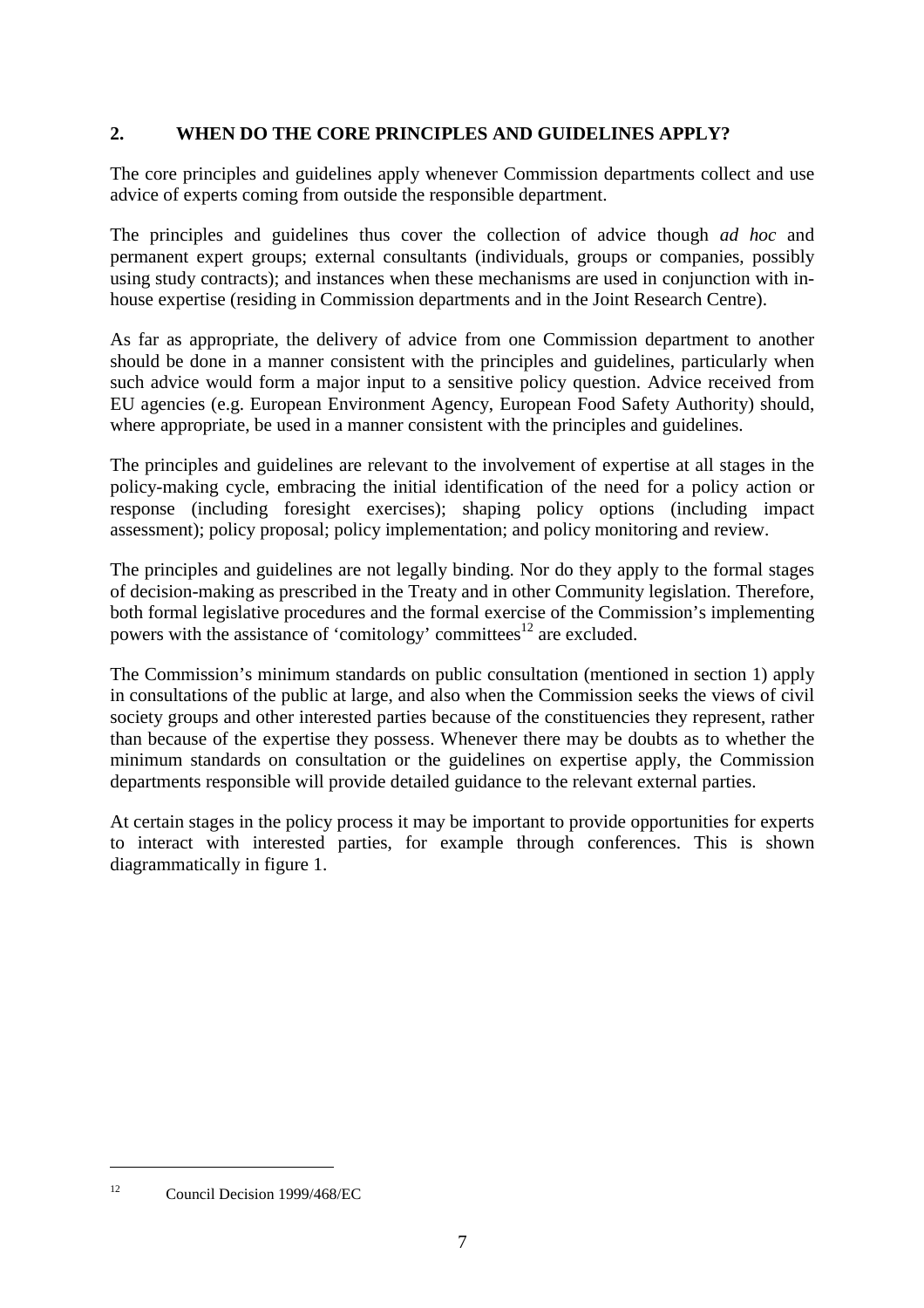

*Figure 1: The Commission may consult both experts and interested parties. Consultation of experts can take place at any stage in the policy cycle. The minimum standards apply to consultation processes through which the Commission wishes to trigger input from interested parties to its policy-shaping prior to a decision of the College of Commissioners.*

The present guidelines will apply from 1 January 2003.

# **3. CORE PRINCIPLES TO BE APPLIED BY COMMISSION DEPARTMENTS**

The White Paper on European Governance highlighted the principles of accountability, plurality and integrity to be used when collecting and using expert advice. This is set in the context of other general principles for better governance: openness, participation, effectiveness, coherence, proportionality and subsidiarity. In the section below, these principles have been regrouped into three core principles. These should always underpin the activities of the Commission departments whenever they collect and use expert advice within the scope defined in section 2. Each core principle is accompanied by a short explanation, including related principles and determinants.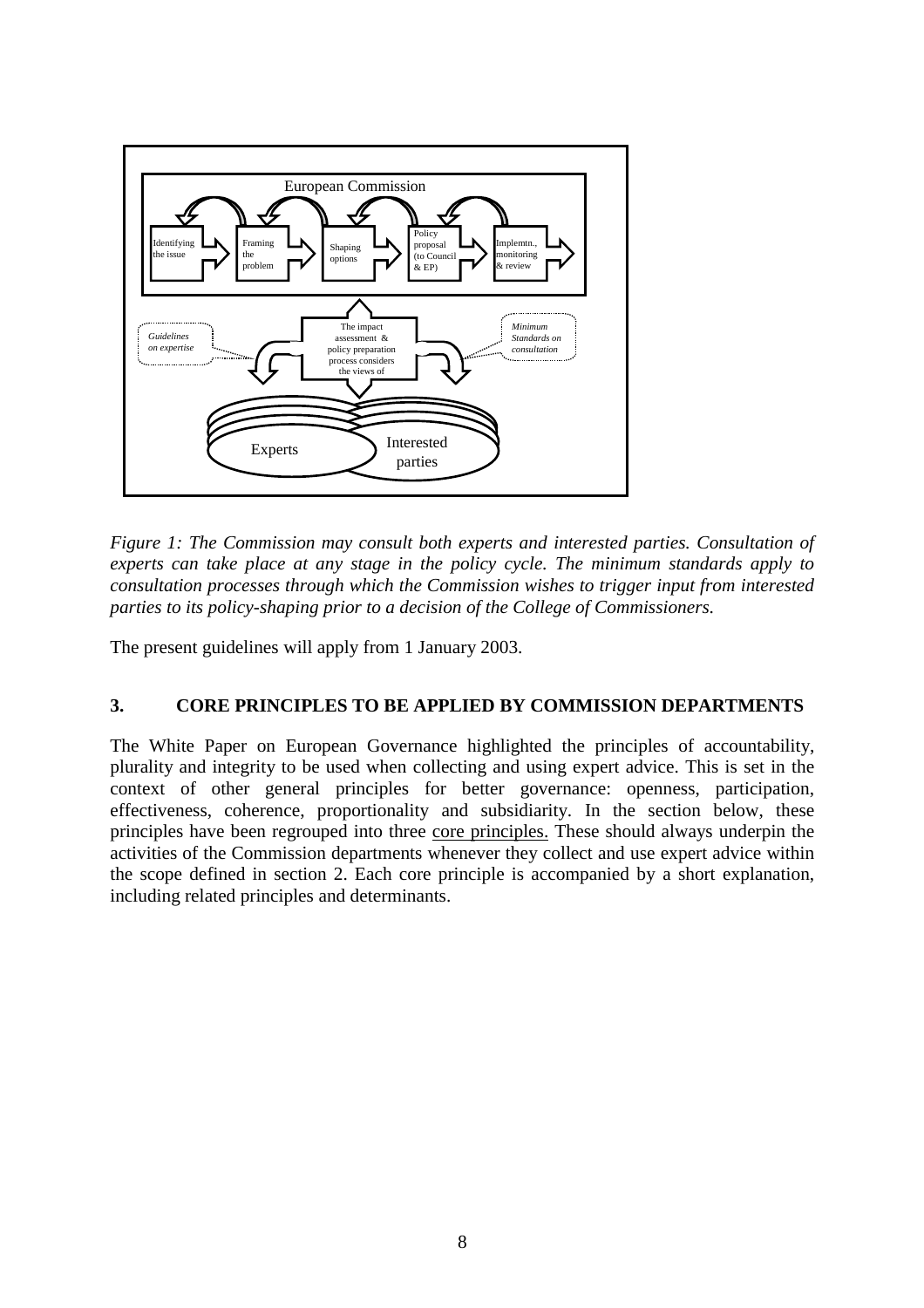# **Quality**

# *The Commission should seek advice of an appropriately high quality.*

Three determinants of quality of advice can be distinguished: excellence; the extent to which experts act in an independent manner; and pluralism.

In many cases, the quality of scientific expertise can be based simply on the excellence of scientists, as endorsed by the judgement of peers, and taking account of indicators such as the number and impact of refereed publications. However, in ensuring that the breadth of assembled expertise is adequate and relevant for the task in hand, it may also be beneficial to include experts whose reputation stems from other factors. This includes, for example, those possessing practical knowledge.

It is a truism that no one is entirely 'independent': individuals can never entirely set aside all thoughts of their personal background – family, culture, employer, sponsor, etc. Nevertheless, as far as possible, experts should be expected to act in an independent manner. Experts can, of course, still bring to the table knowledge they hold by virtue of their affiliation, or nationality: indeed, experts may sometimes be selected for this very reason. Nevertheless, the aim is to minimise the risk of vested interests distorting the advice proffered by establishing practices that promote integrity, by making dependencies explicit, and by recognising that some dependencies – varying from issue to issue – could impinge on the policy process more than others.

The final determinant of quality is pluralism. Wherever possible, a diversity of viewpoints should be assembled. This diversity may result from differences in scientific approach, different types of expertise, different institutional affiliations, or contrasting opinions over the fundamental assumptions underlying the issue.

Depending on the issue and the stage in the policy cycle, pluralism also entails taking account of multi-disciplinary and multi-sectoral expertise, minority and non-conformist views. Other factors may also be important, such as geographical, cultural and gender perspectives.

## **Openness**

 $\overline{a}$ 

## *The Commission should be open in seeking and acting on advice from experts.*

Transparency is a key precondition for more accountability for all involved. Transparency is required, particularly in relation to the way issues are framed, experts are selected, and results handled. It also implies a strategy for proactive communication - adapted according to the issue - in which the Commission should constantly seek ways to better publicise and explain its use of expertise to interested parties and the public at large. As part of this, both the issues and the advice received should be made understandable to non-specialists. General principles for public access to documents have been established.<sup>13</sup>

Within the institutional framework, the Commission is politically responsible for its initiatives; it must not appear to 'hide behind' expert advice. Instead, the Commission must be capable of justifying and explaining the way expertise has been involved, and the choices it

<sup>13</sup> Disclosure of information should be in accordance with Regulation (EC) No 1049/2001 regarding public access to European Parliament, Council and Commission documents, and Regulation (EC) 1045/2001 regarding data protection.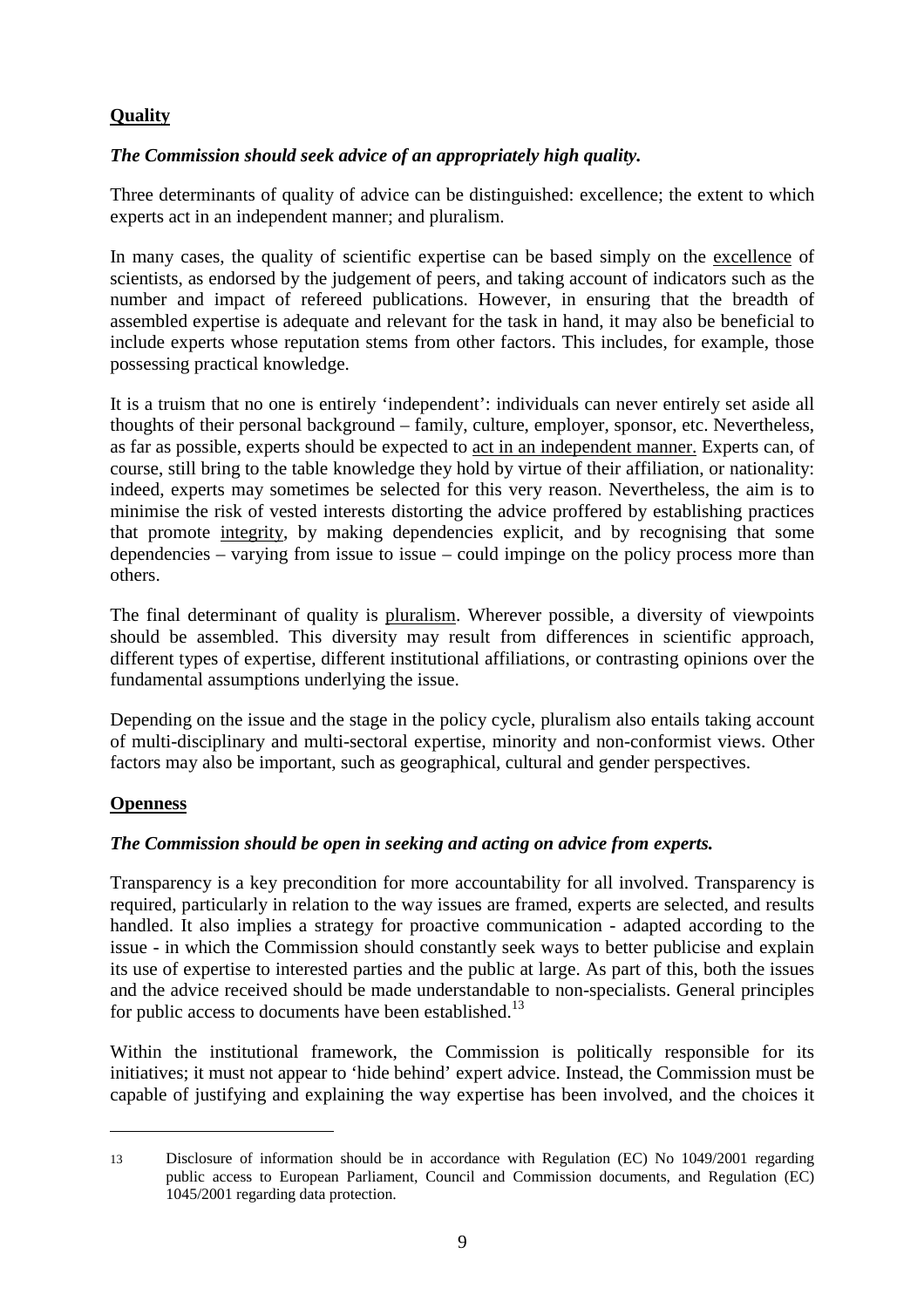has made based on advice. In a similar way, accountability also extends to the experts themselves. They should, for example, be prepared to justify their advice by explaining the evidence and reasoning upon which it is based.

However, the pursuit of openness requires care. There are circumstances when too much openness could be detrimental to the quality of advice, or may damage the legitimate interests of those concerned with the process. The level of openness should also be tailored in proportion to the task in hand (see below). Nevertheless, in all these circumstances it is important to be as transparent as possible about the *reasons for not being open*.

### **Effectiveness**

### *The Commission should ensure that its methods for collecting and using expert advice are effective.*

In following the measures introduced in this Communication, departments should strive to use limited resources effectively by weighing short-term costs (e.g. staff time) against anticipated longer-term gains (e.g. smoother implementation of robust policies).

This means that arrangements for collecting and using expertise should be designed in proportion to the task in hand, taking account of the sector concerned, the issue in question, and the stage in the policy cycle.

For example, methods designed to flag issues for attention and policy response at an early stage are unlikely to apply to the monitoring of existing policies. Methods suitable for minor technical changes to regulations will probably be inadequate in sensitive cases, when the underlying science may be highly uncertain and when also the 'stakes are high' in terms of the political, social, economic or environmental consequences of an eventual policy decision.

In any case, a system of routine monitoring, evaluation and review will be needed to help improve methods on a continuous basis. Such as system should focus on both process and outcome. Depending on the nature of the issue, this needs to be done from the perspective of the Commission departments, the experts, and interested parties, recognising that these different stakeholders may not judge effectiveness by the same criteria.

#### **The core principles**

In summary, the Commission should always:

- i) seek advice of an appropriately high quality
- ii) be open in seeking and acting on advice from experts
- iii) ensure that its methods for collecting and using expert advice are effective and proportionate.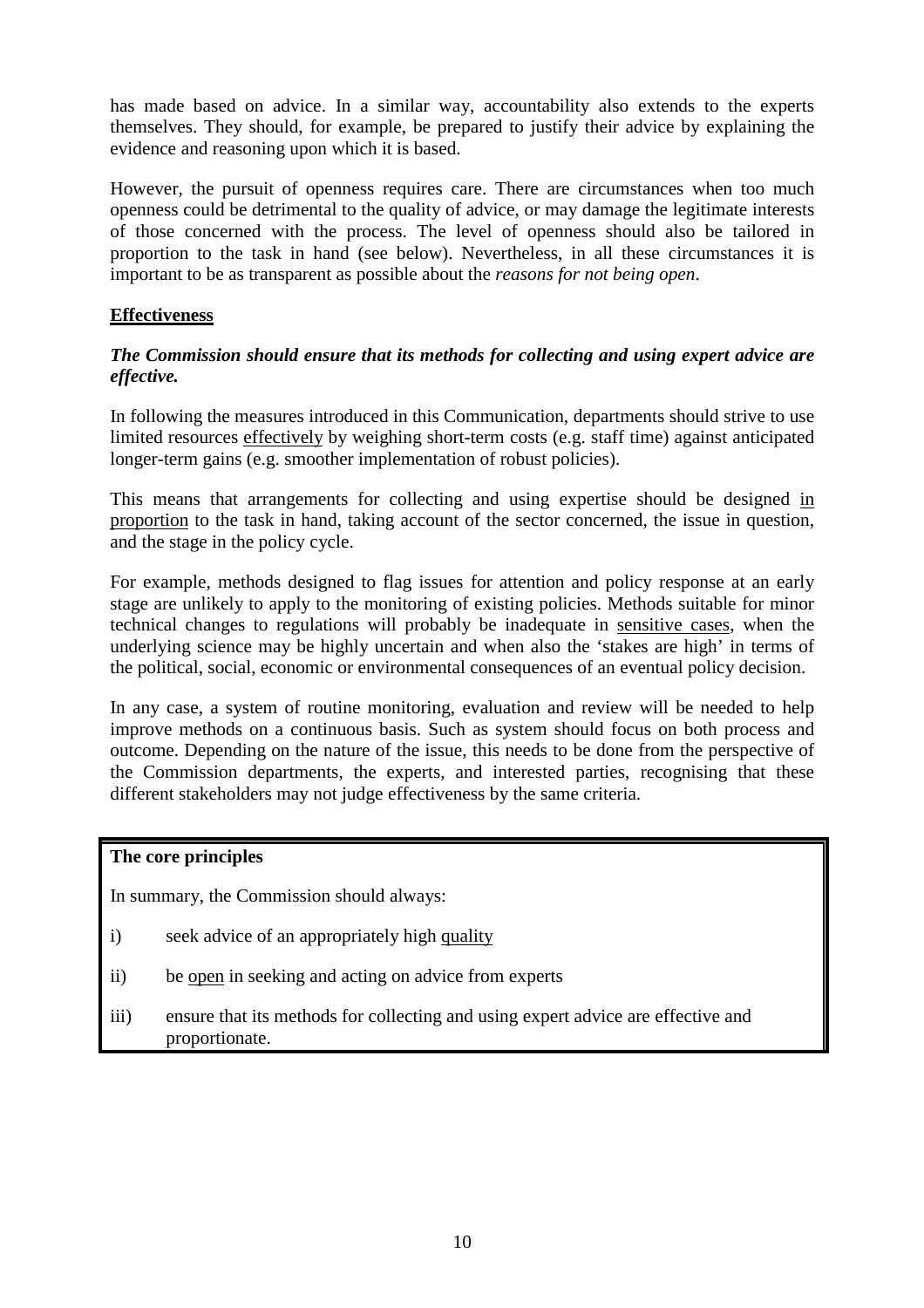## **4. GUIDELINES TO BE APPLIED BY THE COMMISSION DEPARTMENTS**

The following guidelines implement the above principles. Practical questions for departments to consider when applying the guidelines are given in the annex.

### Planning ahead

- 1. The Commission should maintain an adequate level of in-house expertise. This enables it to act as an 'intelligent customer' when organising and acting on external expertise. If departments lack the necessary expertise, they should seek to have access to it in other departments.
- 2. Policy issues that require expert advice should be identified as early as possible. The use of foresight exercises may be helpful in this respect.

### Preparing for the collection of expertise

- 3. The manner in which experts are involved (in-house, consultancy, expert group, conference, etc.) should be determined by the urgency, complexity and sensitivity of the policy issue. $^{14}$
- 4. Other departments liable to be interested in the policy issue should be invited to contribute.
- 5. Departments should first assess the extent to which their needs can be met by any existing mechanisms conforming to the core principles. This may include permanent scientific committees, and in-house expertise, such as that available in the Joint Research Centre (JRC). Suitable mechanisms may also be found in the Member States, partner countries or international organisations.
- 6. The scope and objective of the experts' involvement, and the questions they will address, should be set out clearly. Departments may wish to consult interested parties on the framing of the questions and underlying assumptions, particularly on sensitive  $i$ ssues<sup>15.</sup> These assumptions may need to be revisited as the policy process runs its course.
- 7. A scoping exercise should determine the profile of expertise required. The nature of the issue in question should determine the optimum mix. Nevertheless, departments should aim to ensure that the different disciplines and/or sectors concerned are duly reflected in the advice provided. This may involve, for example, those with practical knowledge gained from day-to-day involvement in an activity.

#### Identifying and selecting experts

 $\overline{a}$ 

8. Departments should cast their nets as widely as possible in seeking appropriate expertise. As far as possible, fresh ideas and insight should be sought by including

<sup>14</sup> Without prejudice to cases where the consultation of specific scientific committees is required under existing legislation.

<sup>15</sup> However, this may not be appropriate for study contracts if the interested parties may later tender for the work.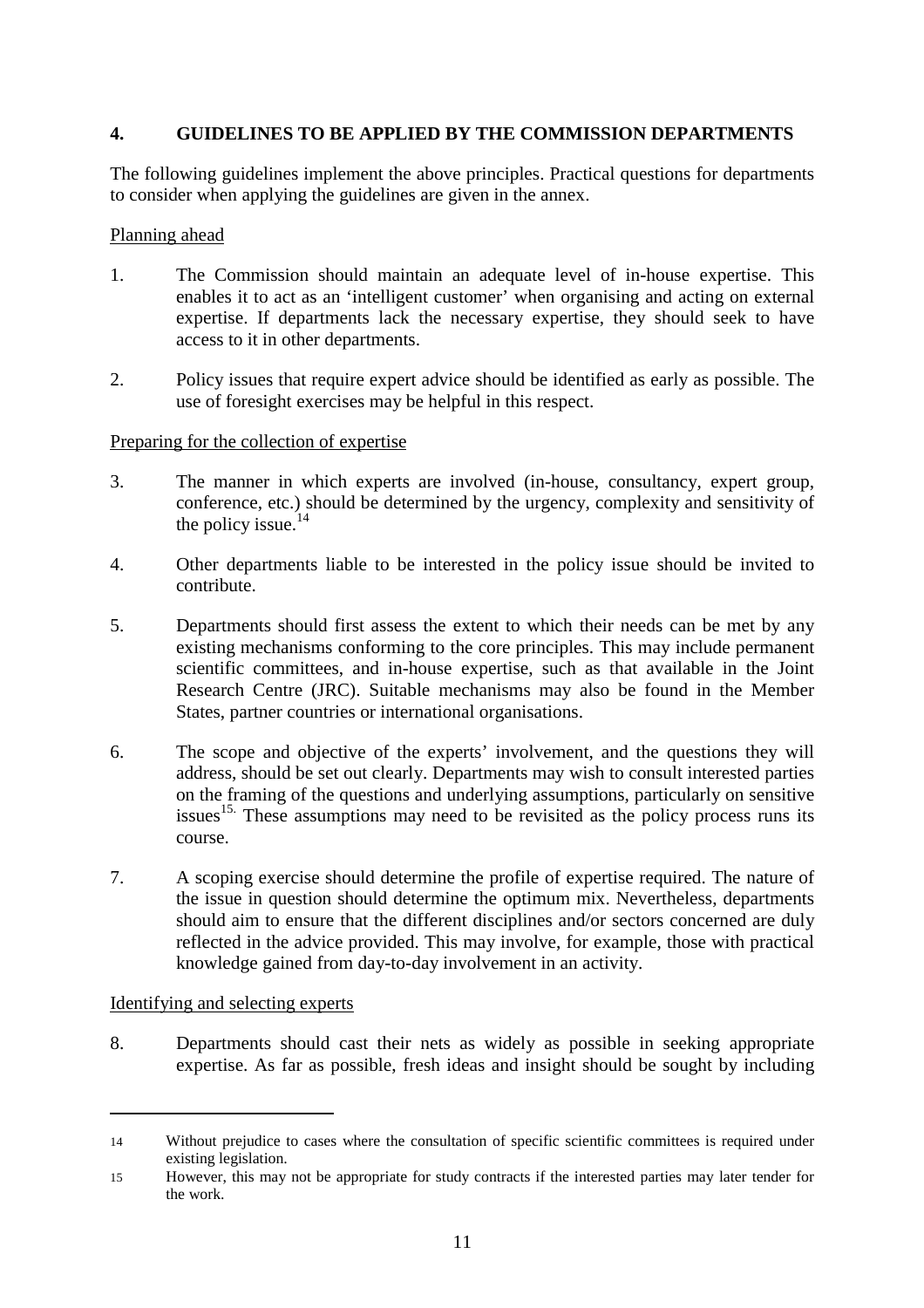individuals outside the department's habitual circle of contacts. Departments should also strive to ensure that groups are composed of at least  $40\%$  of each sex.<sup>16</sup>

9. Both mainstream and divergent views should be considered. However, it is important to distinguish proponents of theories that have been comprehensively discredited from those whose ideas appear to be supported by plausible evidence.

### Managing the involvement of experts

- 10. When using expertise, departments should maintain a record of the process including the terms of reference and the main contributions of different experts or groups of experts.
- 11. The Commission should, in consultation with the experts themselves, determine whether the assembled expertise covers the topics to be addressed and whether sufficient pertinent background information and data are available and ensure that there is a clear understanding of the tasks assigned.
- 12. Experts should declare immediately any direct or indirect interest in the issue at stake, as well as any relevant change in their circumstances after the work commences. The Commission must decide whether any conflict of interest would jeopardise the quality of the advice.

## Ensuring openness

- 13. The main documents associated with the use of expertise on a policy issue, and in particular the advice itself, should be made available to the public as quickly as possible, providing no exception to the right of access applies.<sup>17</sup> Departments should aim to provide translations of documents – at least in summary form - insofar as this is practically possible, and in particular on sensitive issues. Possible delays or practical constraints in providing translations should not preclude documents being made available in their source language.
- 14. Departments should consider allowing the public to observe certain expert meetings, particularly on sensitive policy issues.
- 15. Departments should insist that experts clearly highlight the evidence (e.g. sources, references) upon which they base their advice, as well as any persisting uncertainty and divergent views.
- 16. Departments should consider how to promote an informed and structured debate between policy-makers, experts and interested parties (e.g. workshops, consensus conferences), particularly on sensitive issues.
- 17. As a general rule, any proposal submitted by departments for Commission decision should be accompanied by a description of the expert advice considered, and how the proposal takes this into account. This includes cases where advice has not been

<sup>16</sup> In line with Commission decision of 19 June 2000 (OJ L 154/34, 27.6.2000) relating to gender balance within committees and expert groups established by it.

<sup>17</sup> Regulation (EC) No 1049/2001 of May 2001 regarding public access to European Parliament, Council and Commission documents.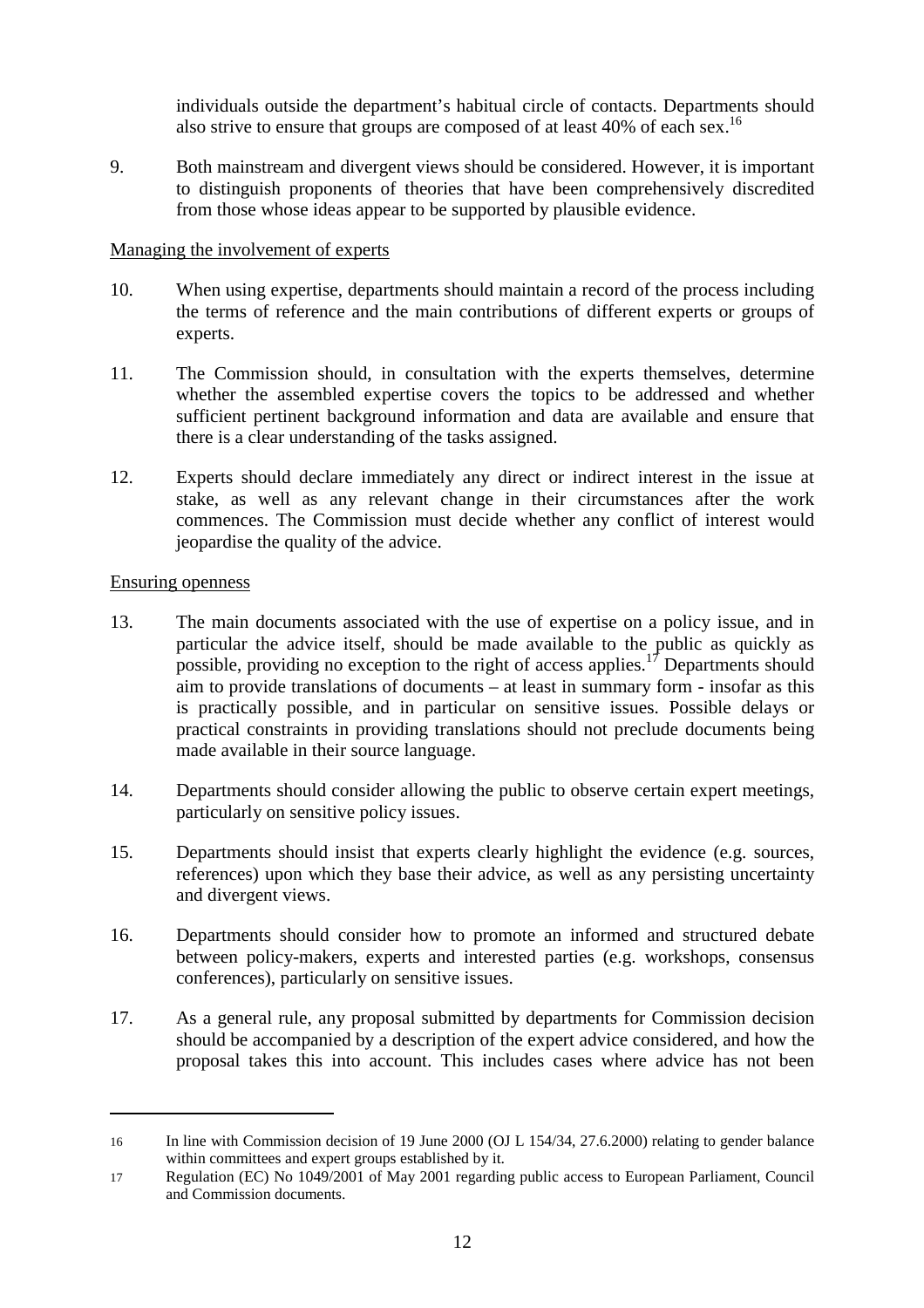followed. As far as possible, the same information should be made public when the Commission's proposal is formally adopted.

## **5. IMPLEMENTATION, MONITORING AND REVIEW OF THE PRINCIPLES AND GUIDELINES**

Implementation of the principles and guidelines should be seen as an evolutionary process. A system for monitoring and review will therefore be needed to improve methods on a continuous basis, and to judge how far objectives are being met. The system will include the following functions:

- Inter-departmental collaboration will pool experience and promote a culture of mutual learning, including developing training actions as needed. Information tools will be used to help collect and share relevant information.<sup>18</sup>
- Directorates-General will establish procedures to assess the experience gained in implementing the guidelines, including lessons learned and problems encountered.
- Directorates-General will report on their experience in implementing the guidelines as part of their input to the annual reporting on the implementation of the Commission's "Better Regulation" Action Plan.
- In 2005, the Commission will organise an independent evaluation of the application of the present guidelines, including benchmarking with respect to good practices in the Member States. Meanwhile, it will also be necessary to examine the extent to which the Commission's guidelines could form the basis of a common approach of wider application, as flagged in the White Paper on European Governance.

<sup>18</sup> The Science and Society Action Plan includes a number of relevant initiatives in this respect, including the pilot system 'Scientific Information for Policy Support in Europe' (SINAPSE), and a single webportal ('one-stop-shop') providing access to information on advisory procedures Commission-wide.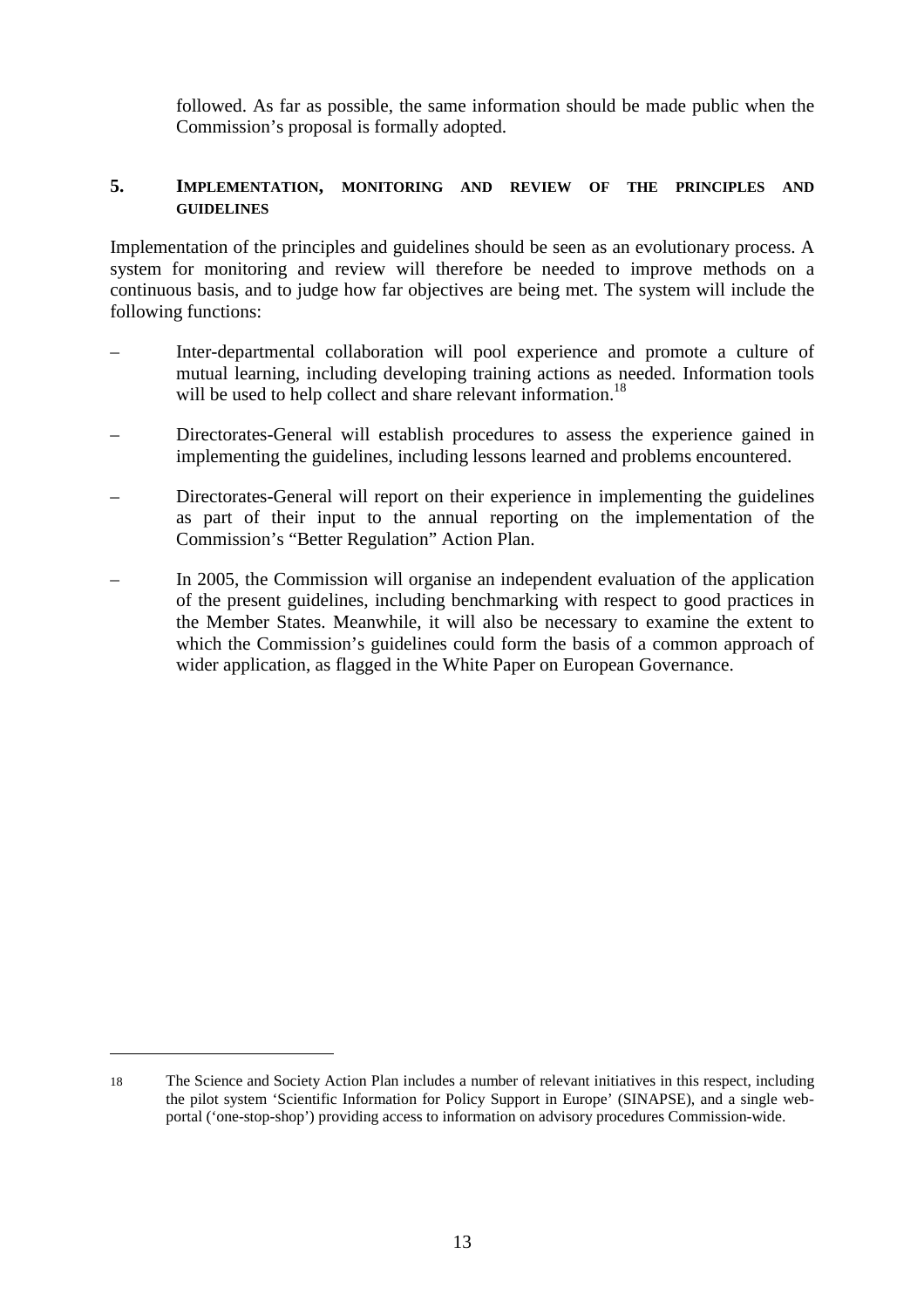# **ANNEX**

### PRACTICAL QUESTIONS

This section complements the core principles and guidelines by suggesting practical questions and best practices for departments to consider when collecting and using expertise. These are indicative and intend to help Commission departments design arrangements appropriate to the circumstances of specific cases.

The content of this section will be updated as needed in the light experience in implementing the principles and guidelines.

#### **Planning ahead**

#### Department's human resources

Is there adequate in-house expertise to meet the department's needs and to allow the department to act as an 'intelligent customer' of external advice?

What is the long-term trend in the department's human resources? Is the process of staff mobility likely to reinforce or reduce the available in-house expertise? Can national experts on detachment play a role? In which case, might this affect the department's 'corporate memory' and perceived independence?

#### Need for external advice in the first place

Has there been a proper scanning of what is already available both within and beyond the Commission? What background information or assistance could be provided from other departments? Has pertinent knowledge accumulated in European research programmes? Are there relevant information tools<sup>19</sup> that would help deliver information on, for example, the state of the art, or earlier advice etc?

Can pertinent expertise be found in other departments, such as the JRC? Would the inclusion of external expertise enhance the credibility of the process?

#### Making the process more cost-effective

 $\overline{a}$ 

Should other departments be invited to contribute (e.g. when there is a common interest in tackling cross-cutting issues)? Has information on previous expert input relevant to the issue in question been exchanged? Is there a need for departments to co-ordinate their approaches to experts to avoid unnecessary duplication?

Can resources be used more economically by grouping issues to be addressed? Can this be done during the screening of the Annual Policy Strategy (at the same time as policy initiatives requiring impact assessments are identified)?

Have arrangements been made to make the department's own knowledge-base (in-house expertise, studies, programmes, etc.) readily available in an understandable form?

<sup>19</sup> e.g. the pilot open internet-based network 'SINAPSE' (see Science and Society Action Plan)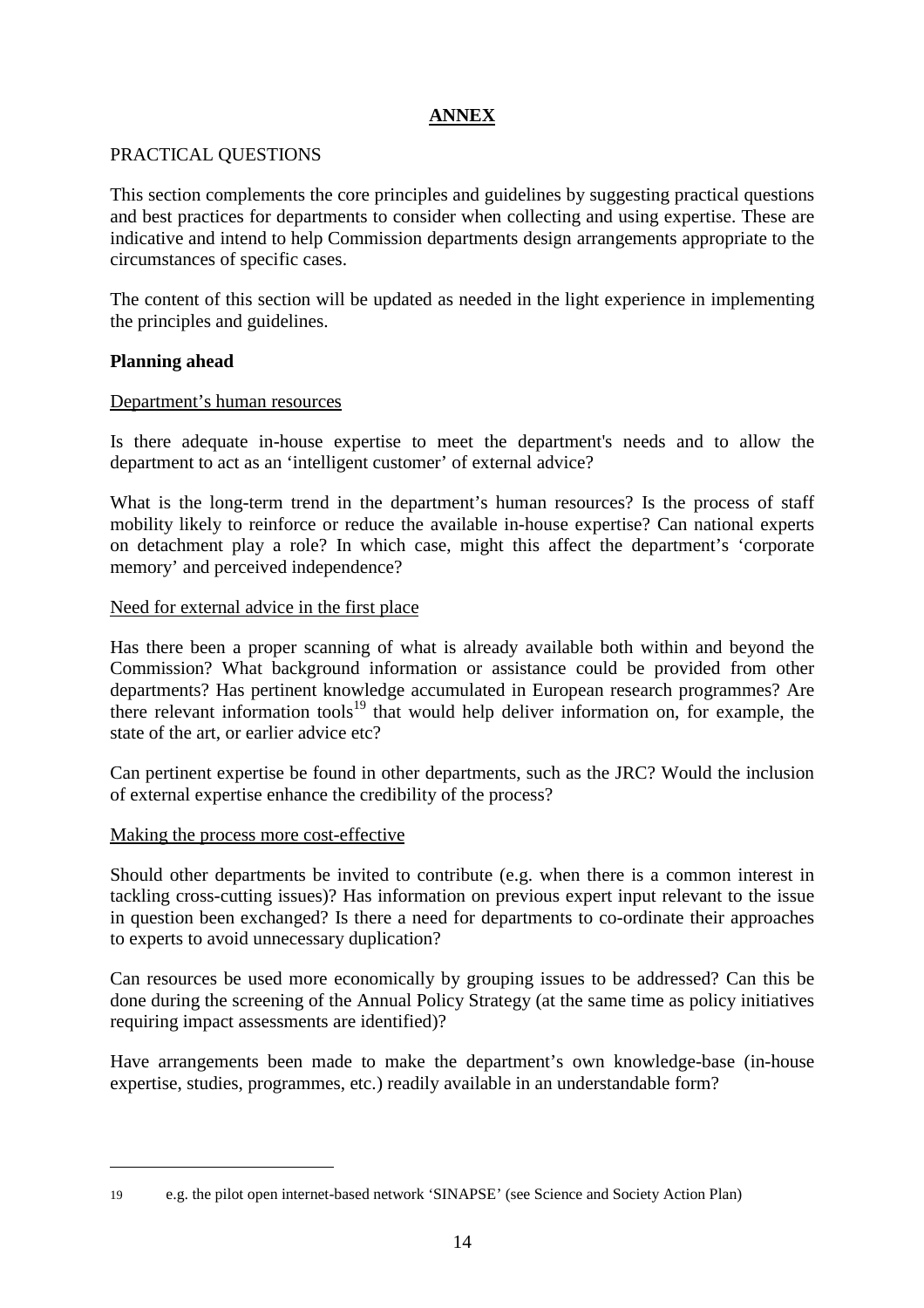Early warning mechanisms to detect emerging issues

Is the department actively 'scanning the horizon' for emerging issues? Is your department informed about Science and Technology Foresight activities?

# *Practical tip:*

*European, national and regional Science and Technology Foresight and assessment activities provide a range of analyses of developments in science and technology and their socio-economic implications.*<sup>20</sup>

## **Preparing for the collection of expertise**

### Framing the questions

Have all the facets of the problem been correctly analysed and formulated in the questions put to the experts?

# *Practical tip:*

*When assessing risks, have all plausible hazards been considered? Do the questions put to experts reflect this? In practice, the benefits of a broad-based approach may need to be balanced against resource limitations.*

Should different groups (e.g. interested parties, representatives of civil society) be associated with the formulation of the issue – and how?

### Choosing the right method

Can the issue be adequately handled through contacts with individual or multiple experts (including questionnaire methods, expert contracts etc), or, alternatively, would the issue benefit from interactive and collegial discussions within carefully constituted expert panels?

## *Practical tip:*

 $\overline{a}$ 

*Informal contacts may provide rapid results, and are often appropriate at very early stages in the policy process, and for non-sensitive questions. On the other hand, multidisciplinary and multi-sectoral groups encourage a cross-fertilisation of ideas, stimulate debate and lead to sharpened opinions. This should result in better quality advice, as well as adding to the credibility of the process.*

#### Determining the expertise required

Who should be involved in the scoping exercise to determine the range of expertise required? Would internal discussions be sufficient? Would it be beneficial also to involve interested parties?

Does the issue require expertise from different disciplines or sectors? How should the right mix be established?

<sup>20</sup> More information on foresight exercises can be found at http://cordis.lu/rtd2002/foresight/home.html and http://www.jrc.es/welcome.html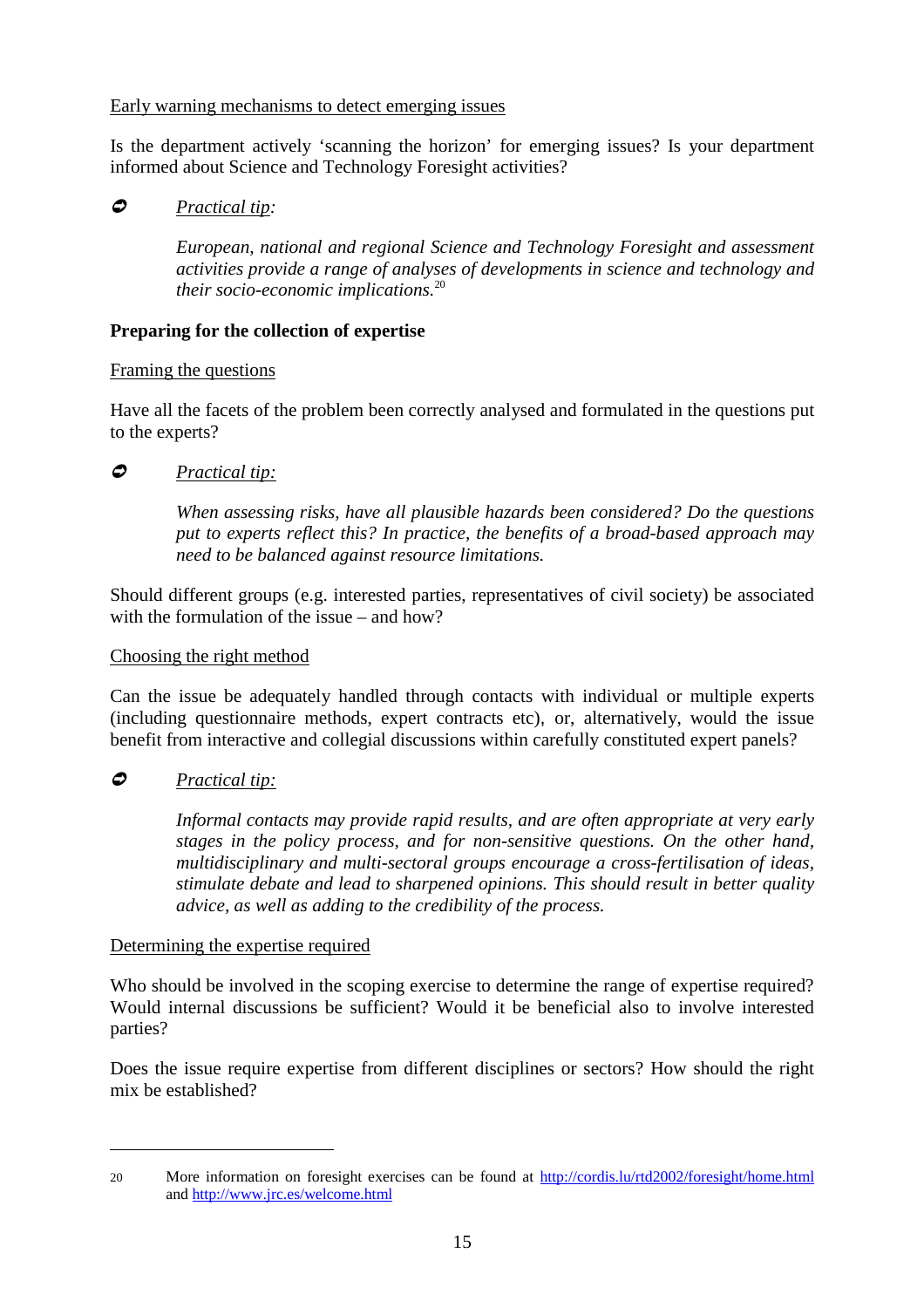What should be the criteria for selection (e.g. level of academic achievement), and possible exclusion (e.g. those working for a company liable to be affected by an eventual policy decision)?

How should diverging views be reflected? To what extent have any emerging views been represented?

# *Practical tip:*

*One approach is to ensure that adherents to different schools of thought are represented among the experts. Another is to arrange hearings whereby those with 'maverick' views can enter a dialogue with those from the mainstream.*

Does the policy issue require one or more experts from each Member State? This may be necessary when the emphasis is on assessing and comparing national situations.

Is it appropriate to mobilise experts beyond the scientific community? These may include, for example, lawyers, ethicists, or those with practical knowledge gained from day-to-day involvement in an activity.

# *Practical tip:*

*In some cases, it may be appropriate to bring together experts and scientists in the same group. In others, two or more groups may work independently, but be given opportunities to interact at appropriate junctures. The choice may depend upon the stage in the policycycle.*

Would it be relevant to involve experts from beyond Europe?

## *Practical tip:*

*When the implications of a policy issue go beyond Europe, it may well be beneficial to bring in experts from appropriate third countries. Such experts may usefully complement European expertise in other cases too.*

## **Identifying and selecting experts**

Should open calls for candidates be published when seeking expertise for expert groups? Have any such calls been publicised as widely as possible, including by electronic means? Open calls may be particularly appropriate when dealing with sensitive issues and when groups are liable to stand for a reasonable period of time.

Should the expertise be collected in the form of consultancy work (studies following open calls for tender according to the relevant rules for public procurement)?<sup>21</sup>

Can existing networks, such as those created through national and European research programmes, be usefully exploited?

Should a selection committee, possibly including external 'peers', be convened to help select suitable experts?

<sup>21</sup> Special rules may apply to EU agencies.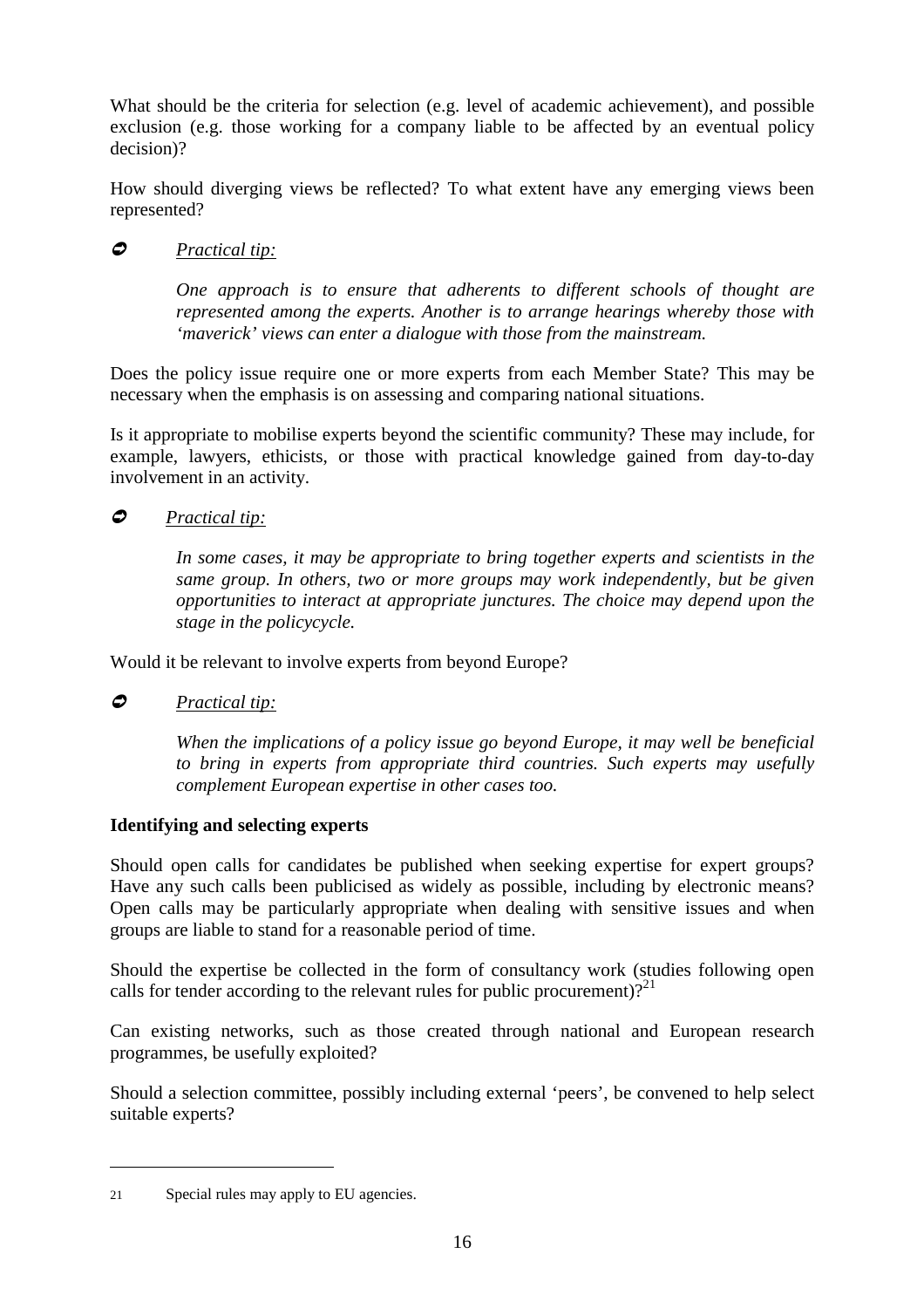## **Managing the involvement of experts**

How will any modifications suggested by experts to their work plan be dealt with (e.g. because of recent scientific developments or other unanticipated issues)? What if the experts consider that they can only deal with part of the proposed work in the time available? If a modification to the work plan seems necessary, can it be agreed within any limits that may apply to the procurement of the expert services? Alternatively, should other arrangements be made to investigate the questions not covered?

Do the experts need additional data or information? Can the department make reasonable endeavours to supply whatever is missing? Can other departments help (e.g. by tapping into research networks of the Framework Programme)?

### *Practical tip:*

*Experience has shown that departments may have to go to some effort to provide the information and data upon which the experts will base their advice – it cannot assumed that the experts will seek and collect the information themselves. This should also be considered at the planning stage.*

In what circumstances should additional experts be permanently or temporarily co-opted to the group? Can in-house expertise be mobilised to fill the gap in knowledge?

Should further research be financed to tackle significant gaps in knowledge?

Are all the experts suitably engaged in the process? Is the mandate well understood?

### *Practical tip:*

*The dynamics of the group are important, and especially the role of the chairperson. Some individuals may contribute less than expected, or even withdraw completely, if they feel their contributions are not being sufficiently recognised.*

Should experts be required to sign a statement declaring possible conflicts of interest? Has the department considered what action to take if conflicts emerge?

#### *Practical tip:*

*A possible general rule would be to exclude an expert declaring a conflict of interest from chairing a group, or acting as its rapporteur. It may also sometimes be necessary to replace such experts, or to require them to abstain from part of the discussion.*

#### **Ensuring openness**

What documents should be made directly available?

*Practical tip:*

*A checklist of documents to make directly available might include:*

– *an explanatory note on the policy issue and the use of expert advice, including the timeframe and information on possible opportunities for open consultation;*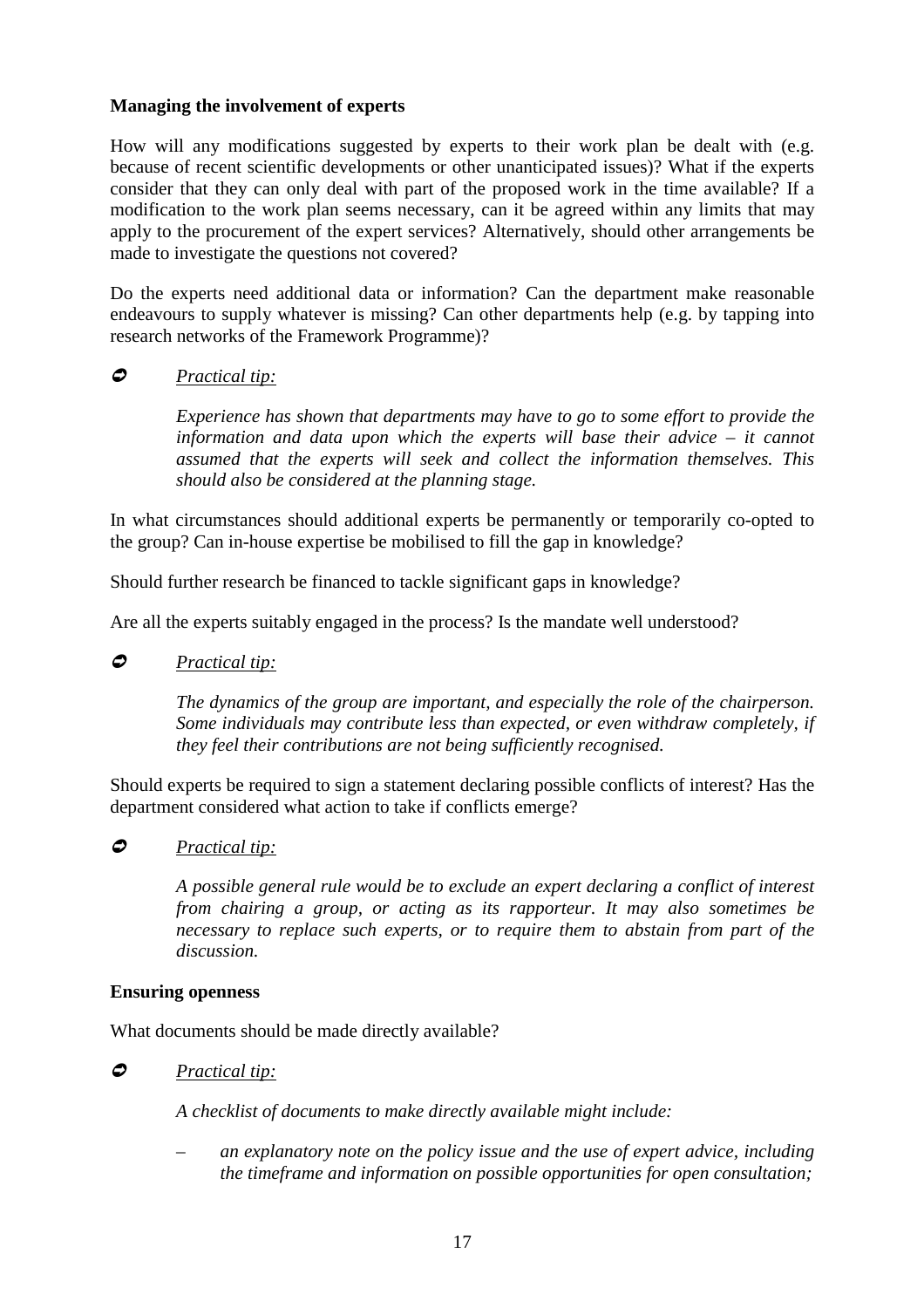- *terms of reference;*
- *criteria used for selecting the experts;*
- *names of experts;<sup>22</sup>*
- *declarations of interest;*
- *summary record of meetings;*
- *advice given (including any dissenting views).*

### *Practical tip:*

*It may be appropriate, in some circumstances, to withhold the identity of experts, for example to protect them against undue external pressures or to protect the legitimate interests of those concerned with the process. Any embargo on the identity of experts should normally be limited in time, and duly justified.*

Has care been taken to ensure that no exception to the right of access is likely to apply? Has commercially sensitive information been suitably protected?

Have the full consequences of disclosing information been considered? Might there be unintended negative effects (e.g. triggering public panic)? Would it nevertheless be more harmful to withhold information? What information will be provided on the reasons for any non-disclosure? Have these questions been considered as part of a plan for risk communication

Where should information and documents be made directly available? Is it sufficient to post relevant documents on the EUROPA website of the lead department? Can this be done without delay once they have been finalised, or a decision taken to release them in draft form? Is the website sufficiently user-friendly? Can information be provided through a single web portal dealing with all occasions when expertise is used in Commission departments (a onestop-shop)? $23$ 

Is the status of the documents sufficiently clear (e.g. draft or final; revision number; under the responsibility of the experts or approved by the Commission department).

Is it appropriate, particularly in sensitive cases, to initially publish the experts' advice in provisional form for a specified consultation period? Have any such arrangements been clearly announced at the start of the process? Are arrangements in place for the experts to respond to comments received?

Should the public be allowed to observe at meetings?

<sup>22</sup> The disclosure of the identity of experts should be consistent with Regulation (EC) 45/2001 regarding data protection.

<sup>23</sup> Such a portal has been envisaged in the Science and Society Action Plan. It could be implemented in the context of 'Science & Society', complementing the 'Your Voice in Europe' portal on public consultations.